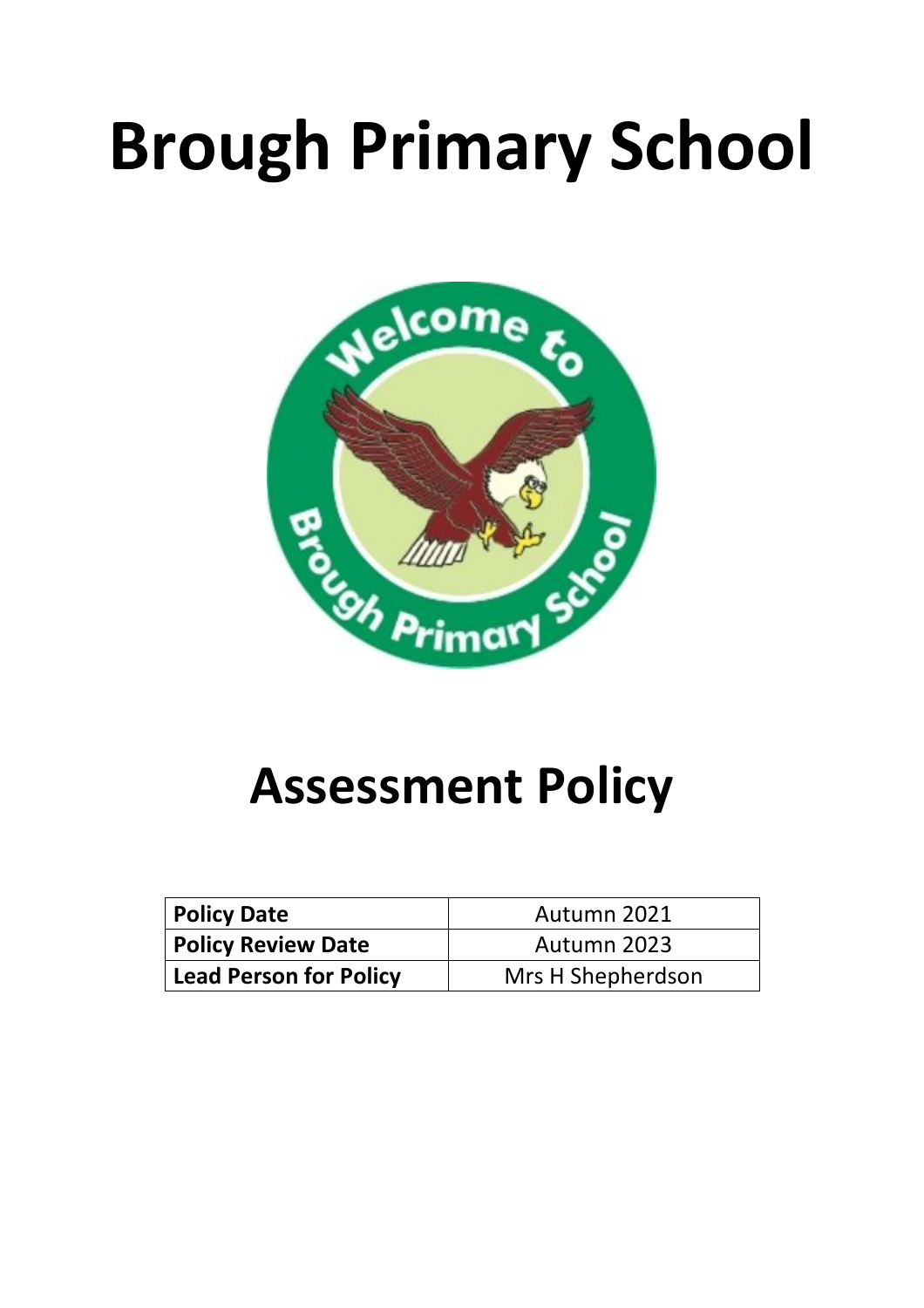# **Contents**

----------------------------------------------------------------------------------------------------------------------------------- ------------

#### **1. Aims**

This policy aims to:

- Provide clear guidelines on our approach to formative and summative assessment
- Establish a consistent and coherent approach to recording summative assessment outcomes and reporting to parents
- Clearly set out how and when assessment practice will be monitored and evaluated

#### **2. Legislation and guidance**

Since the removal of National Curriculum levels in 2014, schools have been free to develop their own approaches to assessment.

This policy refers to the recommendations in the [Final Report of the Commission on Assessment](https://www.gov.uk/government/uploads/system/uploads/attachment_data/file/483058/Commission_on_Assessment_Without_Levels_-_report.pdf)  [without Levels.](https://www.gov.uk/government/uploads/system/uploads/attachment_data/file/483058/Commission_on_Assessment_Without_Levels_-_report.pdf)

It also refers to statutory reporting requirements set out in the Education (Pupil Information) [\(England\) Regulations 2005: schedule 1.](http://www.legislation.gov.uk/uksi/2005/1437/schedule/1/made)

#### **3. Principles of assessment**

At Brough Primary School, we believe that robust, accurate data ensures that children are targeted and supported effectively and that the progress of individuals and specific groups of children can be monitored.

Formative assessment, the day to day observations that teachers make, are recorded informally and help to guide teaching, based on the day to day achievements and misconceptions that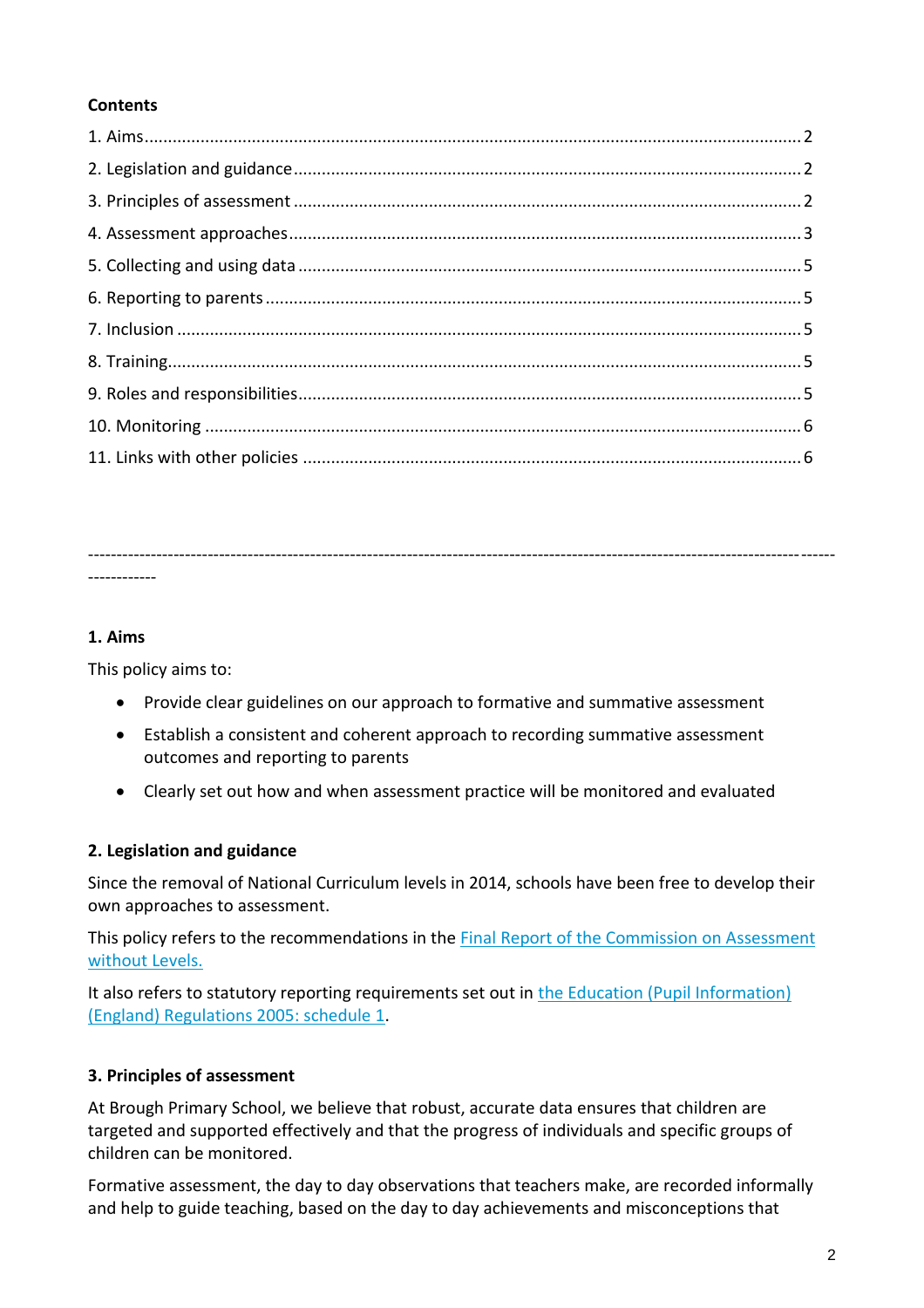children have. Children from  $Y1 - Y6$  sit termly assessments in reading, maths and GPS. These are undertaken using the NTS tests for reading, the White Rose assessments for maths and GAPS tests for grammar, punctuation and spelling. Standardised scores are recorded and then used to track both the attainment and the progress of individual and groups of pupils.

Termly assessments of writing are undertaken which look at a progress towards the end of year expectation. These are moderated within school and a portfolio of evidence (continually being developed and added to) can be referred to, thus ensuring standardisation of assessment.

In addition, children in EYFS, Y1, Y2, Y4 and Y6 are assessed using statutory assessment materials and against national standards.

EYFS: Reception Baseline Assessment (within the first six weeks of starting school) and assessment against the Early Learning Goals (ELGs) at the end of the year.

Y1: Phonics Screening Check (Summer Term).

Y2: Use of SATs tests to inform teacher assessment judgements in reading and maths as well as teacher assessment of writing.

Y4: Multiplication Tables Check (Summer Term).

Y6: SATs testing in reading, maths and GPS as well as writing teacher assessment.

## **4. Assessment approaches**

At Brough Primary School we see assessment as an integral part of teaching and learning, and it is inextricably linked to our curriculum.

We use three broad overarching forms of assessment: day-to-day in-school formative assessment, in-school summative assessment and nationally standardised summative assessment.

# **4.1 In-school formative assessment**

Effective in-school formative assessment enables:

- **Teachers** to identify how pupils are performing on a continuing basis and to use this information to provide appropriate support or extension, evaluate teaching and plan future lessons
- **Pupils** to measure their knowledge and understanding against learning objectives, and identify areas in which they need to improve
- **Parents** to gain a broad picture of where their child's strengths and weaknesses lie, and what they need to do to improve

At Brough Primary School we believe that as much 'assessment in the moment' should take place as is possible. Instant feedback, where children can make improvements and further their learning straight away, has a significant impact on the confidence and achievement of individual pupils.

The marking and feedback policy clearly outlines the rationale behind all assessment and ensures that pupils know what they need to do to make progress. Formative assessments made by teachers should always focus on what the pupil has secured and what they need to do next, either to address any misconceptions, deepen understanding and apply learning in a different context or move onto the next step in learning.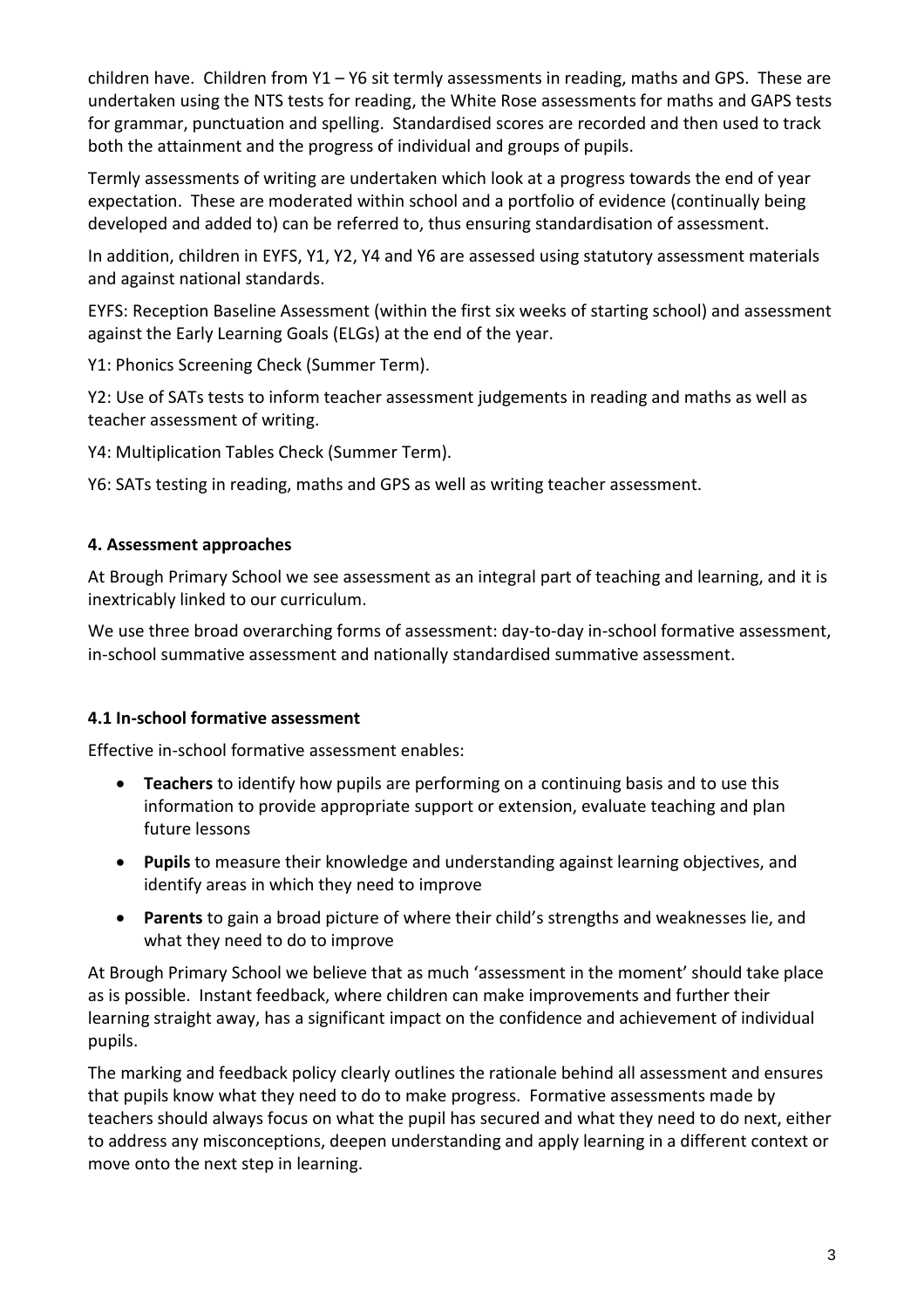Pupils are expected to respond (in purple pen) to written feedback and support each other through peer assessment (blue pen) regularly.

## **4.2 In-school summative assessment**

Effective in-school summative assessment enables:

- **School leaders** to monitor the performance of pupil cohorts, identify where interventions may be required, and work with teachers to ensure pupils are supported to achieve sufficient progress and attainment
- **Teachers** to evaluate learning at the end of a unit or period and the impact of their own teaching
- **Pupils** to understand how well they have learned and understood a topic or course of work taught over a period of time. It should be used to provide feedback on how they can improve
- **Parents** to stay informed about the achievement, progress and wider outcomes of their child across a period

As previously mentioned we use NTS, White Rose and GAPS tests termly to monitor the achievement of individual and groups of pupils. Writing is assessed against a 'progress towards end of year expectations' judgement and is collected termly. All standardised scores and writing projections are recorded using Insight which is used by the SLT, subject leaders and all teachers to monitor the progress and attainment of all pupils.

Pupil Progress Meetings are held each term and identify successes and areas for development in terms of 'whole data analysis' and look at where additional intervention and support may be needed. Subject leaders use the information collected to look at any cohort or whole school issues and amend action plans accordingly, ensuring that, as a school, we are always responding to the most up to date, robust data, referring to national information and statutory assessments alongside.

#### **4.3 Nationally standardised summative assessment**

Nationally standardised summative assessment enables:

- **School leaders** to monitor the performance of pupil cohorts, identify where interventions may be required, and work with teachers to ensure pupils are supported to achieve sufficient progress and attainment
- **Teachers** to understand national expectations and assess their own performance in the broader national context
- **Pupils and parents** to understand how pupils are performing in comparison to pupils nationally

Nationally standardised summative assessments include:

- Early Years Foundation Stage (EYFS) profile at the end of reception
- Phonics screening check in year 1
- Multiplication Tables Check in year 4
- National Curriculum tests and teacher assessments at the end of Key Stage 1 (year 2) and Key Stage 2 (year 6)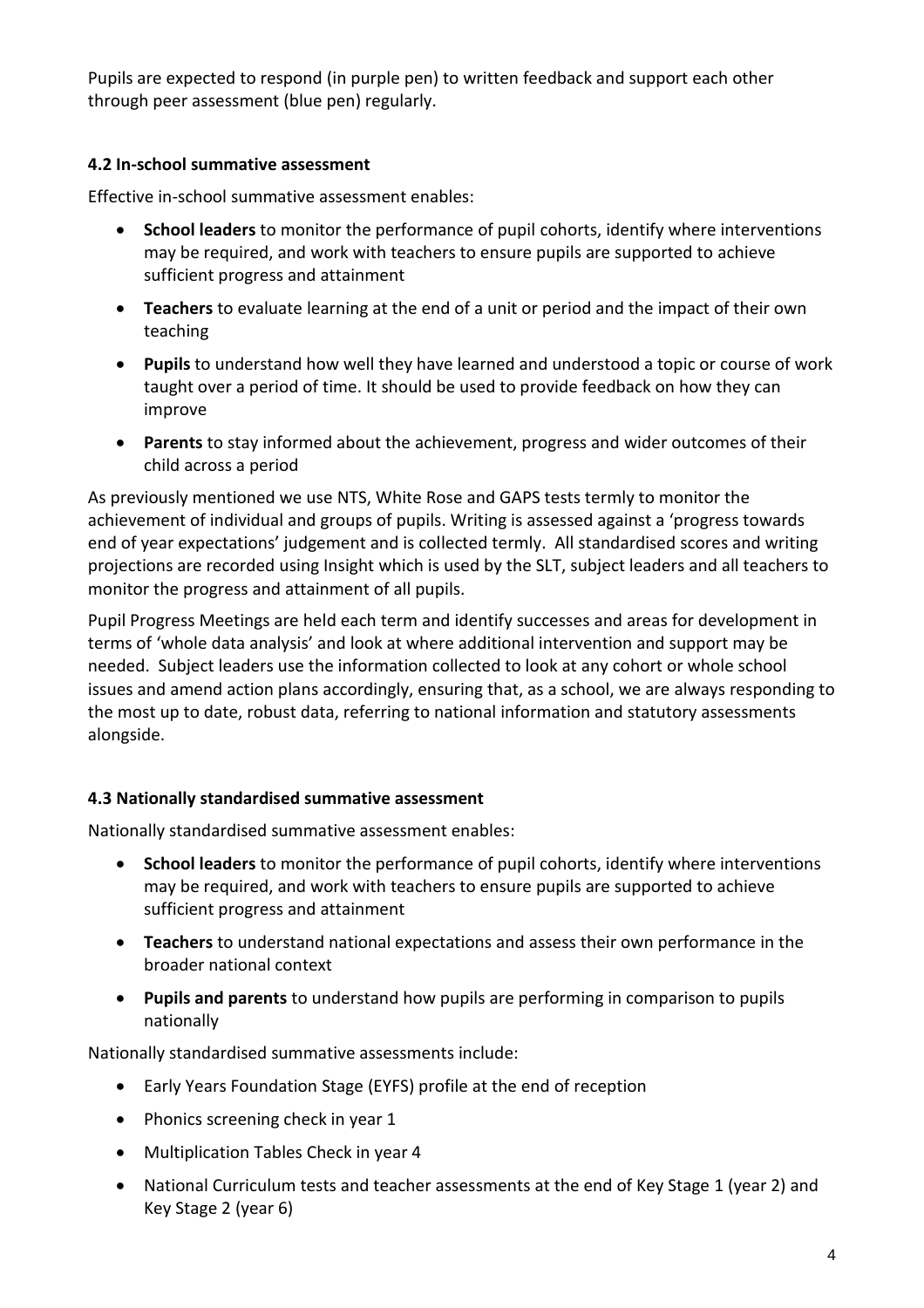## **5. Collecting and using data**

As previously outlined, data is collected termly and shared with staff and governors. Progress and attainment are both recorded to ensure all relevant stakeholders are aware of what the data is saying and what the school is doing to act on any issues raised.

Dates for data collection and 'testing weeks' are shared with staff early in September to ensure that this does not impact significantly on teacher workload.

#### **6. Reporting to parents**

Pupil progress will be reported to parents regularly through parents' evenings and end of year reports. Parents are offered the opportunity to meet with teachers following receipt of their child's report.

We operate an 'open door' policy for any parents who wish to come and discuss the progress of their child at any point during the year. We will also seek to meet with parents regularly if we have concerns over the progress of individual pupils.

## **7. Inclusion**

The principles of this assessment policy apply to all pupils, including those with special educational needs or disabilities.

Assessment will be used diagnostically to contribute to the early and accurate identification of pupils' special educational needs and any requirements for support and intervention.

We will use meaningful ways of measuring all aspects of progress, including communication, social skills, physical development, resilience and independence. We will have the same high expectations of all pupils. However, this should account for the amount of effort the pupil puts in as well as the outcomes achieved.

For pupils working below the national expected level of attainment, our assessment arrangements will consider progress relative to pupil starting points, and take this into account alongside the nature of pupils' learning difficulties. BSquared assessment materials are used to make assessments where pupils are working below the ARE for their year group.

#### **8. Training**

All staff receive regular training on in-school assessment procedures and updates to current practice. New staff to the school receive training as part of their induction and have the opportunity to work alongside colleagues to clarify the day to day operation of assessment.

Staff attend local authority training on both statutory and non-statutory assessment procedures and the SLT attend LA briefings to ensure they are kept fully up to date with changes to assessment and the most up to date practice and thinking.

The Headteacher has the responsibility for CPD across the school.

#### **9. Roles and responsibilities**

#### **9.1 Governors**

Governors are responsible for: